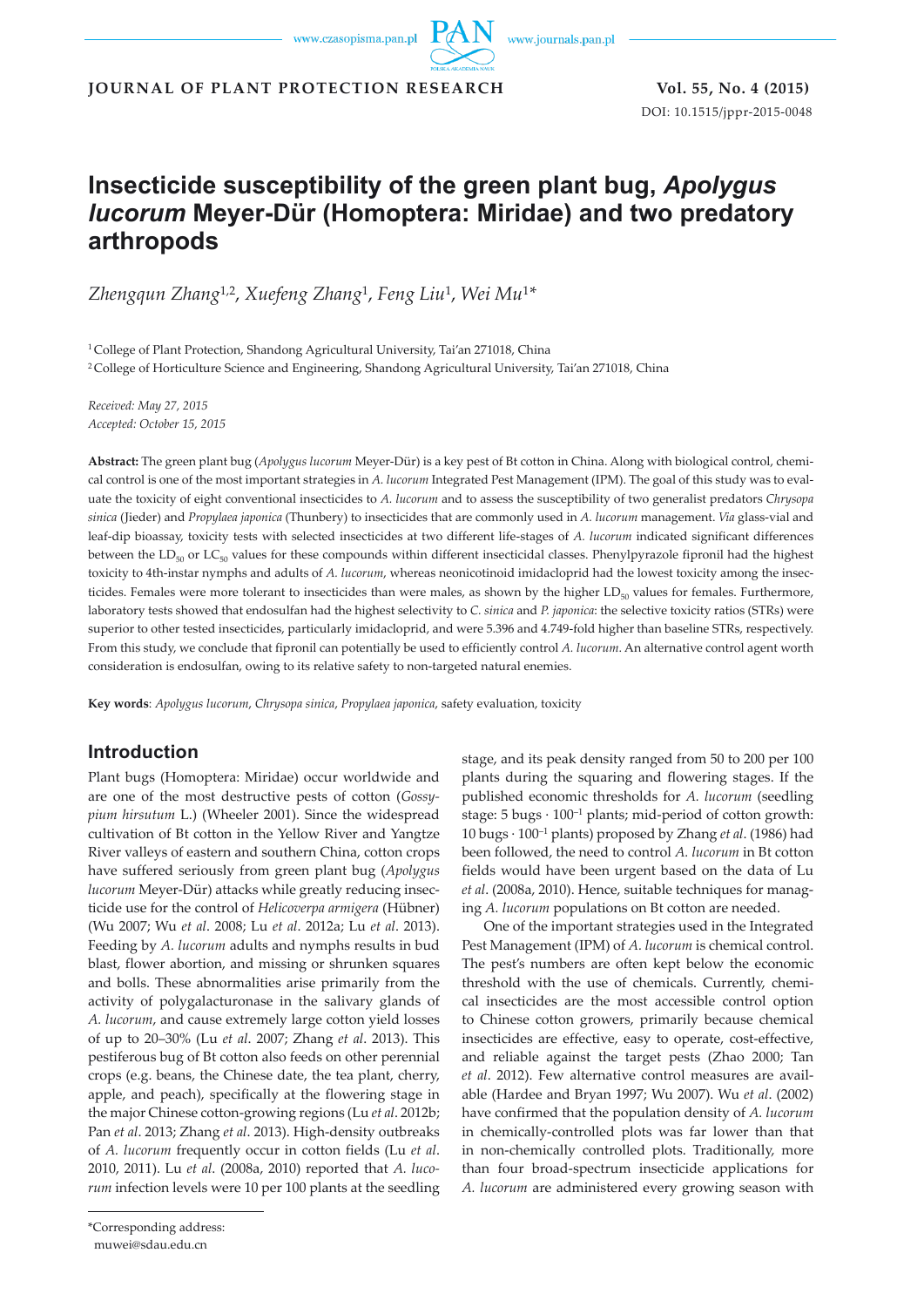

**PAN** 

organophosphates, carbamates, synthetic pyrethroids, and a few organochlorines (e.g. endosulfan) being the most common insecticides in various agricultural areas of China (e.g. Shandong which is a major province of cotton agriculture) (Zhang *et al*. 2009; Guo *et al*. 2010). In addition, neonicotinoids, the dominant insecticidal classes, are widely used as foliar sprays and seed treatments against piercing-sucking pests of Bt cotton (Kumar *et al*. 2012; Tan *et al*. 2012). So far, most cotton growers also frequently choose neonicotinoids to control *A. lucorum* in China (Liu *et al*. 2007). As a well-known insecticide with a novel mechanism of action, fipronil has been shown to be highly effective against a broad range of economically important insect pests in agriculture, including sucking pests in cotton (Zhao and Salgado 2010; Kumar *et al.* 2012; Shi *et al.* 2012; Ahmed *et al.* 2015). The aforementioned chemicals were used in the present research to assess their toxicity to *A. lucorum*.

Although insecticide treatments may be substantial at present, natural predators in Bt cotton fields are an additional and necessary source of biological control for *A. lucorum* populations. The integration of chemical and biological control is key for the success of the IPM program (Planes *et al*. 2013; Saber and Abedi 2013). Insecticides provide effective control of key pests, but at the same time these insecticides often have adverse impacts on other beneficial organisms (Kumar *et al*. 2012; Moens *et al*. 2012). In Chinese Bt cotton-planting regions, the most common generalist predators are *Chrysoperla sinica* (Jieder) and *Propylaea japonica* (Thunbery). These predators are the most consistently abundant. They attack *A. lucorum* and several other pests, such as aphids, thrips, mites and whitefly, at all developmental stages (Deng *et al*. 2003). Currently, little is known about the toxicity of chemical insecticides used in Bt cotton on these two predatory species. Therefore, knowledge of the selective toxicity of the chemicals on predators and *A. lucorum* is crucial. Environmentally sound, less hazardous and sustainable chemicals for the control of *A. lucorum* are urgently needed.

The objectives of our study were to: assess the efficacy of eight common insecticides to *A. lucorum*, establish baselines, and further determine whether the susceptibility of females was different from that of males with regard to selected insecticides. Specifically, the latter laboratory assay was focused on the selective toxicity of these insecticides to *C. sinica* and *P. japonica* to assess the potential compatibility of biological and chemical control for improved IPM programs of *A. lucorum*. Overall, our aims are to supply accurate information to cotton growers for the rational application of insecticides in the chemical control of *A. lucorum*, and to reduce pesticide use in Bt cotton-planting regions.

## **Materials and Methods**

#### **Test insects**

*Apolygus lucorum* adults were obtained from established laboratory colonies collected from a Xiajin County cotton field (36°55'30"N, 115°56'59"E) in Shandong Province, China. Sweep nets were used to catch the *A. lucorum* adults from the fields, from July to October, 2009. The population colony was maintained on fresh asparagus bean pods (*Phaseolus vulgaris* L.) under consistant laboratory conditions of 25°C, 70% relative humidity (RH) and a photoperiod of  $14:10$  (L:D) h, as described in Lu *et al*. (2008b) and Feng *et al*. (2012). Eggs laid in asparagus bean pods were placed in plastic insect boxes (23 × × 15 × 9 cm) along with moist paper, until the eggs hatched. The nymphs and subsequent adults were reared with the asparagus bean pods in the controlled environment of the laboratory. The bean pods were washed in detergent and soaked in a 0.5% sodium hypochlorite solution as described in Snodgrass (1996). This procedure was done to remove or oxidize any insecticide residue on them in advance. Pods were replaced every 2 days and those containing *A. lucorum* eggs were transferred to a new rearing box to initiate a new generation. Supplementary nutrition consisted of a 10% honey solution on water-soaked piece of cotton which was changed daily.

*Chrysoperla sinica* and *P. japonica* adults were obtained from laboratory colonies that were established with the eggs of insects collected from the experimental cotton field and nearby corn field in the 2000s in Xiajin (Shandong), China. Newly hatched larvae were maintained in plastic containers  $(3 \times 15 \times 9 \text{ cm})$  with laboratory reared cotton aphids (*Aphis gossypii* Glover) until eclosion and were then transferred to wooden cages  $(50 \times 50 \times 50 \text{ cm})$ fitted with four fine nylon mesh screens for maintenance at 25°C with 70% RH and a 14 : 10 (L : D) h photoperiod. All predators were reared under insecticide-free conditions until the desired developmental testing stages.

#### **Insecticides**

The technical grade insecticides with a purity higher than 95% used in the bioassays were: 95% endosulfan (organochlorine) (Makhteshim-Agan Industries Ltd., Shanghai, China), 98% bifenthrin (synthetic pyrethroid) (Yangnong Chemical Co., Ltd., Jiangsu, China), 97% chlorpyrifos (organophosphate) (Dow AgroSciences LLC., Indianapolis, IN, USA), 95% malathion (organophosphate) (Sinochem Ningbo Chemical Co., Ltd., Zhejiang, China), 98% methomyl (carbamate) (Changlong Chemicals Co., Ltd., Jiangsu, China), 95% carbosulfan (carbamate) (Luba Chemicals Co., Ltd., Shandong, China), 96% fipronil (phenylpyrazole) (Bayer CropScience Ltd., Zhejiang, China), and 96.8% imidacloprid (neonicotinoid) (Hisun Chemical Co., Lid., Zhejiang, China). For contact bioassays, the insecticides were used directly after being dissolved in acetone. In leaf-dip bioassays, an emulsible concentrate was prepared by dissolving each insecticide in a 1 : 9 mixture of Tween-80 (Jiangsu Hai'an Petrochemical Plant, Nantong, China)/acetone used as the solvent. The emulsifier Tween-80 in the solvent was used to avoid the precipitation of solutions after a period of time.

## **Toxicity determination for** *Apolygus lucorum via* **glass- -vial bioassay**

A standard glass-vial bioassay (Snodgrass and Scott 2000; Zhang *et al*. 2009) was used to determine the toxicity of insecticides to *A. lucorum* nymphs and adults. Five to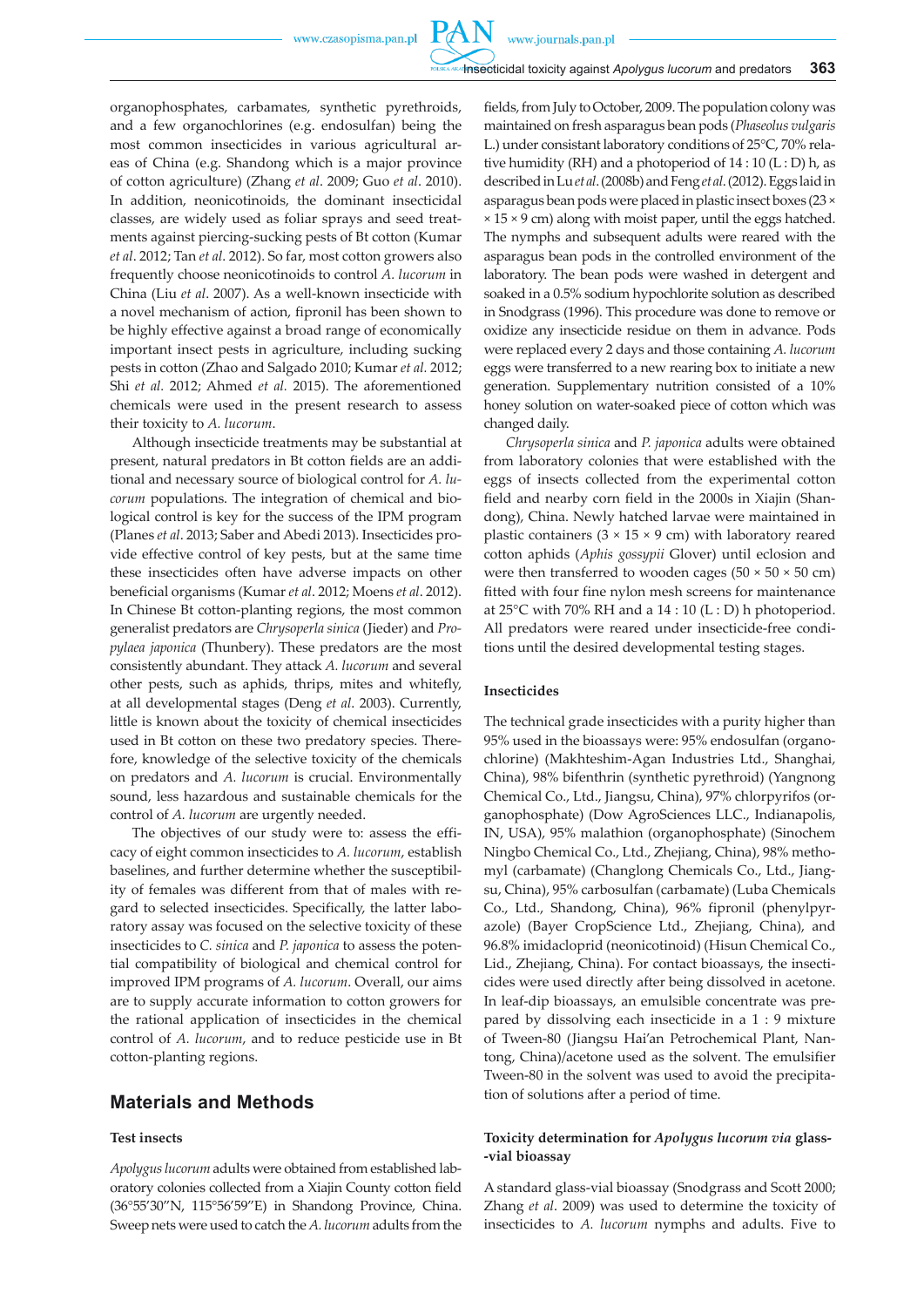

eight concentrations within a mortality range of 0–100% based on preliminary assays, were prepared from serial dilutions as mg · l−1 of the active ingredient of the test compounds with acetone before treatment. Each insecticide was applied by pipetting 0.5 ml of the insecticide dissolved in 99.7%  $(v/v)$  acetone, into 20-ml glass scintillation vials (2.8 cm diameter, 6.1 cm high, 59.786 cm<sup>2</sup> inner area). Then, the treated vial was manually rotated until no more droplets were seen on the glass wall. At this point, the vial was kept at room temperature for 1 h to allow for the complete evaporation of the acetone before introducing *A. lucorum*. Vials in the control treatments received only 0.5 ml of acetone. A small piece of washed and sterilised asparagus bean pod (cut transversely, 3 mm thick) was added to each vial as food for *A. lucorum*. Next, five 4th-instar nymphs or active adults which were 2–4 days old were transferred into one vial, and the vial was then sealed by one layer of gauze to allow for air circulation. Three replications of 10 *A. lucorum* per concentration were conducted in each insecticide treatment. After the treatment, the vials were held during the test in an upright position under environmental conditions necessary for rearing hemipterans. Mortality was checked after 24 h by counting the number of surviving bugs. The tested insects were considered dead if they were unable to stand normally or walk, or there was no movement when disturbed with a fine needle.

## **Toxicity determination for** *Apolygus lucorum via* **leaf- -dip bioassay**

The leaf-dip method was adopted for the ingestion bioassay to evaluate the stomach toxicity in *A. lucorum*. Five to eight concentrations within a mortality range of 0–100% based on preliminary assays were prepared from serial dilutions using 0.1% (v/v) Tween-80 in distilled water. Fresh and uncontaminated top leaves of cotton (cut to a square area of  $2 \times 2$  cm) with approximately 2 cm of petiole were individually dipped into one of the solutions for 5 sec, removed, and dried for 2 h in the open air on filter paper. One treated leaf was inserted into 1% agar medium (ca. 1 ml) at the bottom of a tube (2.5 cm diameter, 8 cm high) to maintain moisture. Five 4th-instar nymphs or active adults which were 2–4 days old were introduced into each tube, and the tube was then sealed by one layer of gauze. Three replications of 10 individuals per concentration were conducted in each insecticide treatment. After the treatment, the tubes were kept in an upright position under the environmental conditions outlined for rearing hemipterans. Mortality was recorded after 48 h. Cotton leaves were dipped into 0.1% (v/v) Tween-80 in distilled water as an untreated control.

## **Toxicity determination for** *Chrysopa sinica* **and**  *Propylacea japonica*

The bioassay that was developed to determine the toxicity for two predators was modified from that of Xue and Li (2002), in which the test procedures were similar to those described above as the glass-vial bioassay applied in the toxicity determination for *A. lucorum*. Each vial contained

two active adult *C. sinica* or *P. japonica* which were 1–2 days old. Each vial was kept at a constant temperature of 25°C with 70% RH and an 14 : 10 (L : D) h photoperiod. Three replications of 10 *C. sinica* or *P. japonica* adults per concentration were conducted in each insecticide treatment. Mortality was assessed at 24 h after treatment.

#### **Data analysis**

Data were corrected for the control mortality using Abbott's (1925) formula before analysis. For each insecticide, regression lines,  $LD_{50}$  or  $LC_{50}$  values,  $\chi^2$ values, and 95% confidence limits were calculated using the Probit procedure in SAS/STAT version 9.2. The  $LD_{50}$  or  $LC_{50}$  values without overlapping 95% confidence limits are considered to be significantly different (p < 0.05).

## **Results**

## **Toxicity of insecticides determined by the glass-vial bioassay**

The toxicity of eight insecticides to 4th-instar nymphs and adults were investigated by the glass-vial bioassay to elucidate the contact toxicities of the tested compounds to the different life stages of *A. lucorum*. The slopes of the probit lines varied but were relatively steep in all cases, indicating a homogenous population response within each chemical. The three most toxic compounds for the 4th-instar nymphs were fipronil, bifenthrin, and chlorpyrifos, with  $LD_{50}$  values of 0.107, 0.125, and 0.251 mg  $\cdot$  m<sup>-2</sup>, respectively. Among eight tested insecticides, fipronil with an  $LD_{50}$  of 0.013 mg  $\cdot$  m<sup>-2</sup> was the compound most toxic to adults. The next most toxic insecticides were bifenthrin and methomyl with  $LD_{50}$  values of 0.132 and 0.196 mg  $\cdot$  m<sup>-2</sup>, respectively. The LD<sub>50</sub> value for imidacloprid was the lowest and was significantly different from all the other seven  $LD_{50}$  values. Based on the non-overlapping confidence limits of  $LD_{50}$  values, slight but significant differences in susceptibility were observed among the eight tested insecticides. Fipronil was most toxic to the different life stages of *A. lucorum*. The relative toxicity indices for fipronil were 0.002 and 0.001, respectively, when we used the  $LD_{50}$  values for imidacloprid, the least toxic insecticide to *A. lucorum* (Table 1).

## **Toxicity of insecticides determined by the leaf-dip method**

For *A. lucorum* nymphs and adults, the dosage mortality equations for the eight insecticides tested by the leaf-dip method for 48 h responses, are summarised in table 2. From all the compounds for the 4th-instar nymphs, fipronil, with an  $LC_{50}$  of 0.153 mg  $\cdot$  l<sup>-1</sup>, was the most toxic insecticide to *A. lucorum*, and was significantly different in its toxicity from all other compounds tested. Bifenthrin was the second most toxic insecticide to nymphs, with an  $LC_{50}$ of 6.304 mg  $\cdot$  l<sup>-1</sup>. Methomyl and imidacloprid had LC<sub>50</sub> values of 695.854 and 895.416 mg  $\cdot$  l<sup>-1</sup>, respectively, and were the least toxic and they were not significantly different from each other. For *A. lucorum* adults, the ranking of the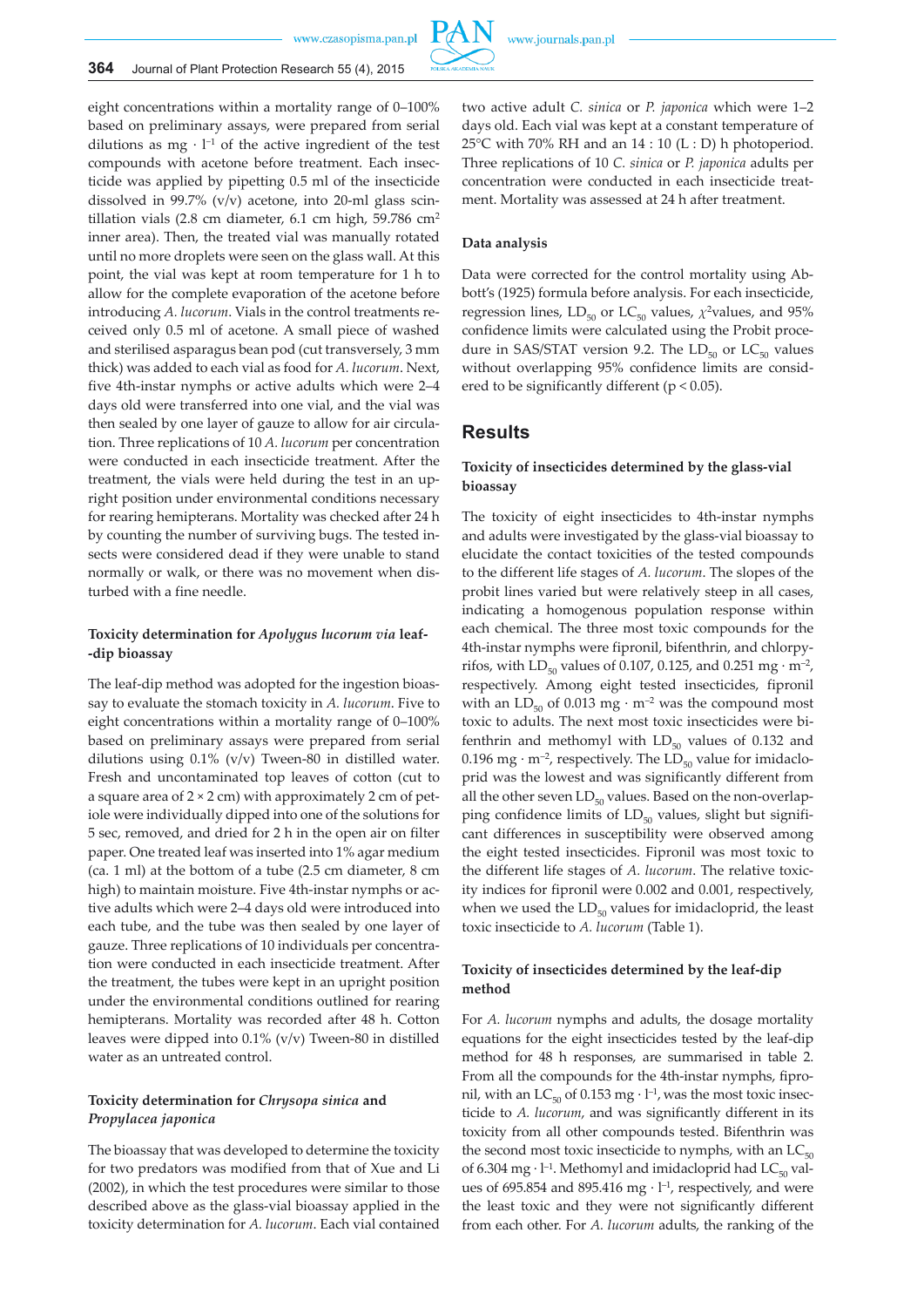|              |     |                              | 4th-instar nymphs |                                       |       |     |               | Adults (Sexes combined) |                           |       |
|--------------|-----|------------------------------|-------------------|---------------------------------------|-------|-----|---------------|-------------------------|---------------------------|-------|
| Insecticides | Ž   | $\chi^2({\rm d} \mathrm{f})$ | Slope±SE          | $D_{50}^{\ b}$ (95% CL)               | RTc   | z   | $\chi^2$ (df) | Slope±SE                | $\text{LD}_{50}$ (95% CL) | RT    |
| Endosulfan   | 180 | 2.93(5)                      | 3.128±0.305       | $0.607(0.541 - 0.679)$ c              | 0.010 | 245 | 2.45(7)       | 2.811±0.635             | $0.462(0.287 - 1.174)$ cd | 0.035 |
| Bifenthrin   | 242 | 5.08(7)                      | 3.787±0.283       | $0.125(0.112 - 0.136)$ a              | 0.002 | 210 | 4.16(6)       | 2.734±0.532             | $0.132(0.102 - 0.174)$ b  | 0.010 |
| Chlorpyrifos | 238 | 4.94 (7)                     | $2.731 \pm 0.105$ | $0.251(0.219 - 0.312)$ b*             | 0.004 | 210 | 1.27(6)       | $2.581 + 0.382$         | $0.817(0.586 - 1.249)$ d  | 0.061 |
| Malathion    | 210 | 4.37(6)                      | 3.538±0.068       | $0.725(0.704 - 0.736)$ d              | 0.012 | 185 | 2.41(5)       | 2.882±0.527             | $0.652(0.431 - 1.246)d$   | 0.049 |
| Carbosulfan  | 210 | 3.97(6)                      | 1.929±0.107       | 1.372 (1.119-1.695) e                 | 0.024 | 210 | 4.24(6)       | $2.035 \pm 0.413$       | 1.365 (1.132-1.591) de    | 0.103 |
| Methomyl     | 155 | 2.71(4)                      | $2.551 \pm 0.117$ | $0.622(0.585 - 0.653)$ $C^*$          | 0.011 | 182 | 3.74(5)       | 2.668±1.475             | $0.196(0.071 - 0.313)$ bc | 0.014 |
| Fipronil     | 210 | 3.12(6)                      | 2.735±0.104       | $0.107(0.091 - 0.133)$ a <sup>*</sup> | 0.002 | 50  | 3.43(4)       | 2.834±0.355             | $0.013(0.009 - 0.021)$ a  | 0.001 |
| Imidacloprid | 215 | 3.17(6)                      | 2.207±0.172       | 58.011 (45.193-70.835) f*             | 1.000 | 240 | 3.38 (7)      | 2.295±0.024             | 13.211 (12.981-13.455) f  | 1.000 |

relative toxicity (RT) was determined by comparing the LD<sub>s0</sub> value for each insecticide with the LD<sub>s0</sub> value for imidacloprid, which was the least toxic agent to A. lucorum relative toxicity (*RT*) was determined by comparing the LD<sub>50</sub> value for each insecticide with the LD<sub>50</sub> value for imidacloprid, which was the least toxic agent to *A. lucorum* bwithin columns, data followed by a common letter indicate no significant difference based upon the presence of overlap in the 95% confidence limits (CL) bwithin columns, data followed by a common letter indicate no significant difference based upon the presence of overlap in the 95% confidence limits (CL)

\*significant difference (p < 0.05) between two different stages (adults and nymphs) for the same insecticide

\*significant difference (p < 0.05) between two different stages (adults and nymphs) for the same insecticide

|                                                              |                            |                                | 4th-instar nymphs    |                                               |        |                |                       | Adults (Sexes combined) |                             |       |
|--------------------------------------------------------------|----------------------------|--------------------------------|----------------------|-----------------------------------------------|--------|----------------|-----------------------|-------------------------|-----------------------------|-------|
| Insecticides                                                 | $\mathcal{L}^{\mathsf{a}}$ | $\chi^2(\mathrm{d}\mathrm{f})$ | Slope±SE             | $\text{LC}_{50}^{\quad b}\ (95\%\ \text{CL})$ | RTc    | z              | $\chi^2(d\mathrm{f})$ | Slope±SE                | $LC_{50}$ (95% CL)          | RT    |
| Endosulfan                                                   | 183                        | 2.84 (5)                       | 2.582±0.316          | 83.378 (69.871-99.505) d*                     | 0.093  | 80             | 2.97(5)               | 2.245±0.197             | 15.698 (13.335-18.472) b    | 0.044 |
| Bifenthrin                                                   | 211                        | 2.15(6)                        | 1.402±0.135          | $6.304(4.457 - 8.915)b*$                      | 0.007  | 240            | 2.01(7)               | 2.045±0.087             | 34.041 (27.835-41.649) c    | 0.096 |
| Chlorpyrifos                                                 | 240                        | 4.94 (7)                       | 2.578±0.034          | 52.852 (52.081-53.623) $\mathcal{C}^*$        | 0.059  | $\frac{10}{2}$ | 2.13(6)               | $2.081 \pm 0.195$       | 23.597 (13.915-40.043) bc   | 0.066 |
| Malathion                                                    | 210                        | 3.57(6)                        | 2.273±0.036          | 118.175 (116.147-120.242) e*                  | 0.132  | 215            | 4.18(6)               | 3.823±0.191             | 198.933 (188.216-210.277) d | 0.560 |
| Carbosulfan                                                  | 238                        | 3.74(7)                        | 1.363±0.127          | 140.764 (111.562-177.606) e                   | 0.157  | 240            | 4.19(7)               | $1.021 \pm 0.116$       | 131.714 (96.741-179.307) e  | 0.371 |
| Methomyl                                                     | 240                        | 3.17(6)                        | 2.735±0.224          | 695.854 (627.767-771.341) f*                  | 0.777  | 240            | 3.74(7)               | $2.955 \pm 0.194$       | 300.038 (231.076-389.572) f | 0.845 |
| Fipronil                                                     | 210                        | 3.19(6)                        | $2.655 \pm 0.282$    | $0.153$ (0.121-0.195) a                       | 0.0002 | 210            | 2.15(6)               | 2.832±0.623             | $0.195(0.134 - 0.281)$ a    | 0.001 |
| Imidacloprid                                                 | 210                        | 2.24(6)                        | 2.869 ±0.447 895.416 | $(736.261 - 1143.069)$ f <sup>*</sup>         | 1.000  | 209            | 3.63 (6)              | 2.341±0.269             | 355.295 (299.374-421.638) f | 1.000 |
| atotal number of tested individuals at 5 to 9 concentrations |                            |                                |                      |                                               |        |                |                       |                         |                             |       |

relative toxicity (*RT*) was determined by comparing the LC<sub>50</sub> value for each insecticide with the LC<sub>50</sub> value for imidacloprid, which was the least toxic agent to *A. lucorum* \*significant difference ( $p < 0.05$ ) between two different stages of A. lucorum (adults and nymphs) for the same insecticide \*significant difference (p < 0.05) between two different stages of *A. lucorum* (adults and nymphs) for the same insecticide

 $P_{\sigma}$ 

 $\overline{\phantom{a}}$  $\overline{\phantom{a}}$  $\overline{\phantom{a}}$   $\overline{\phantom{a}}$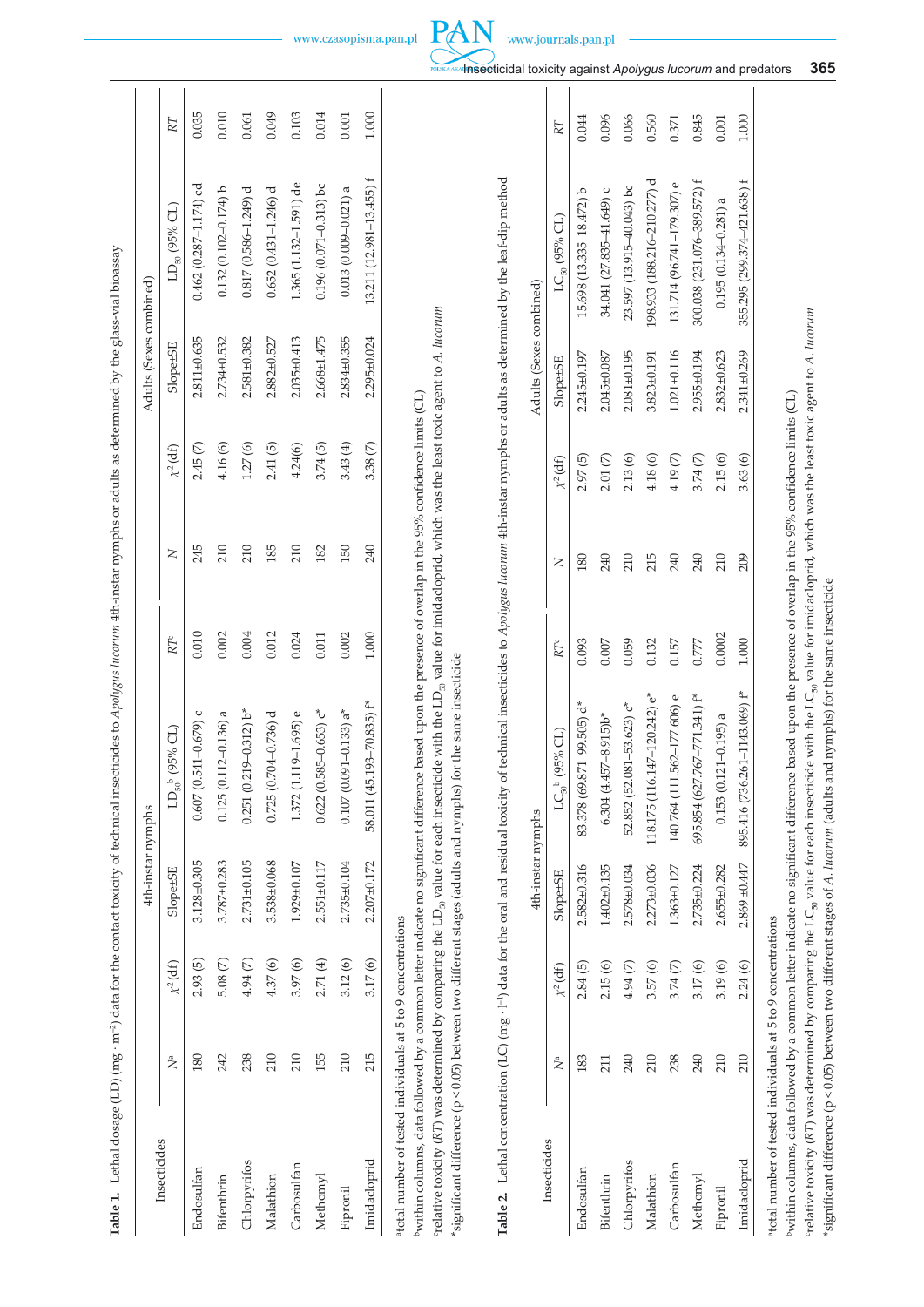

insecticides from most toxic to least toxic was: fipronil, endosulfan, chlorpyrifos, bifenthrin, carbosulfan, malathion, methomyl, and imidacloprid. For fipronil, the  $LC_{50}$  value of  $0.195$  mg $\cdot$  l<sup>-1</sup> indicated that it was the most toxic insecticide to the adult tested insects. Conversely, methomyl and imidacloprid with  $LC_{50}$  values of 300.038 and 355.295 mg  $\cdot$  l<sup>-1</sup>, respectively, were the least toxic to the adults of *A. lucorum*. The results of bioassays also showed that the oral and residual toxicities of fipronil were the highest amongst the insecticides tested and that fipronil was the most toxic compound for nymphs as well as adults.

## **Comparison of insecticide toxicity in males and females**

Our results showed that the  $LD_{50}$  values for endosulfan, bifenthrin, chlorpyrifos, carbosulfan, methomyl, fipronil, and imidacloprid were almost always numerically higher for female adults compared to male adults. There were no significant differences, however, between insecticides based on the overlapping confidence limits of  $LD_{50}$  values. The relative toxicity ratio (*RTR*) values ranged from a low of 1.094- to 1.587-fold, which can be explained by the size difference between males and females. However, the organophosphate insecticide malathion was 1.706-fold more toxic to the male *A. lucorum* than to the female *A. lucorum*. The  $LD_{50}$  value for this organophosphate was significantly higher for females (LD<sub>50</sub> = 0.716 mg · m<sup>-2</sup>) compared to males ( $LD_{50} = 0.419$  mg  $\cdot$  m<sup>-2</sup>) (Table 3).

## **Selective toxicity between predatory arthropods and** *Apolygus lucorum*

The toxicity of endosulfan was lowest for *C. sinica* and *P. japonica* adults, with  $LD_{50}$  values of 2.482 and 2.181 mg  $\cdot$  m<sup>-2</sup>, respectively. Endosulfan, however, was relatively toxic to the target pests and was safe to two predators according to the selective toxicity ratio (*STR*) values, which were 5.396- and 4.749-fold, respectively. Thus, endosulfan had the highest selectivity to both *C. sinica* and *P. japonica.* Two predators were sensitive to fipronil. This insecticide exhibited high levels of insecticidal activity against *A. lucorum*, with  $LD_{50}$  values of only 0.002 and 0.055 mg  $\cdot$  m<sup>-2</sup>. Fipronil had a higher selectivity for *P. japonica* (*STR* = 5.018-fold), while fipronil had a low selectivity for *C. sinica* (*STR* = 0.167-fold). For another insecticide, bifenthrin, the *STR* values for *P. japonica* and *C. sinica* were 4.220-fold and 0.540 fold, respectively, indicating that bifenthrin was also selective for *P. japonica*. Among the insecticides tested, the STR values for imidacloprid were the lowest, specifically, 0.018 fold for *C. sinica* and 0.021-fold for *P. japonica*. To summarise, based on the *STR* values for the eight chemicals, endosulfan was relatively safe for *C. sinica* and *P. japonica*, which are common predators in Bt cotton fields (Table 4).

**Table 3.** Lethal concentration (LD) (mg · m–2) data for the contact toxicity of technical insecticides to female and male *Apolygus lucorum* as determined by the glass-vial bioassay

| Insecticides | Gender | $N^{\rm a}$ | $\chi^2$ (df) | Slope±SE          | $LD_{50}^{\ b}$ (95% CL) | RTR <sup>c</sup> |
|--------------|--------|-------------|---------------|-------------------|--------------------------|------------------|
| Endosulfan   | female | 240         | 1.92(7)       | $2.802 \pm 0.236$ | $0.110(0.096 - 0.126)$ a | 1.103            |
|              | male   | 245         | 2.45(7)       | 2.459±0.112       | $0.099(0.088 - 0.113)$ a |                  |
| Bifenthrin   | female | 210         | 2.69(6)       | 1.991±0.095       | $0.041(0.037 - 0.044)$ a | 1.196            |
|              | male   | 210         | 3.11(6)       | $2.168 \pm 0.253$ | $0.034(0.027 - 0.041)$ a |                  |
| Chlorpyrifos | female | 210         | 2.68(6)       | $2.011 \pm 0.255$ | $0.369$ (0.303-0.452) a  | 1.186            |
|              | male   | 211         | 3.17(6)       | $2.207 \pm 0.052$ | $0.312$ (0.294-0.332) a  |                  |
| Malathion    | female | 180         | 2.91(5)       | 2.932±0.098       | $0.716$ (0.663-0.775) a  | 1.706            |
|              | male   | 185         | 2.76(5)       | $3.524 \pm 0.141$ | $0.419(0.401 - 0.438)$ b |                  |
| Carbosulfan  | female | 210         | 4.17(6)       | $2.451\pm0.586$   | $0.753(0.650 - 0.874)$ a | 1.094            |
|              | male   | 215         | 3.03(6)       | $2.135 \pm 0.288$ | $0.687$ (0.634-0.745) a  |                  |
| Methomyl     | female | 210         | 2.24(6)       | 2.158±0.045       | $0.061(0.058 - 0.065)$ a | 1.263            |
|              | male   | 180         | 2.79(5)       | 1.944±0.092       | $0.049(0.046 - 0.053)$ a |                  |
| Fipronil     | female | 215         | 3.97(6)       | 2.454±0.822       | $0.019(0.016 - 0.024)$ a | 1.199            |
|              | male   | 240         | 3.72(7)       | $2.367 \pm 0.142$ | $0.016(0.014 - 0.017)$ a |                  |
| Imidacloprid | female | 210         | 2.31(6)       | $2.165 \pm 0.248$ | 45.581 (28.545-65.897) a | 1.587            |
|              | male   | 215         | 2.14(6)       | $2.624 \pm 0.075$ | 28.738 (19.570-42.202) a |                  |

atotal number of tested individuals at 5 to 9 concentrations

bwithin columns, data followed by a common letter indicate no significant difference based upon the presence of overlap in the 95% confidence limits (CL)

 $\cdot$ relative toxicity ratio (*RTR*) determined by comparing the  $LD_{50}$  value for each insecticide in females with the  $LD_{50}$  value in males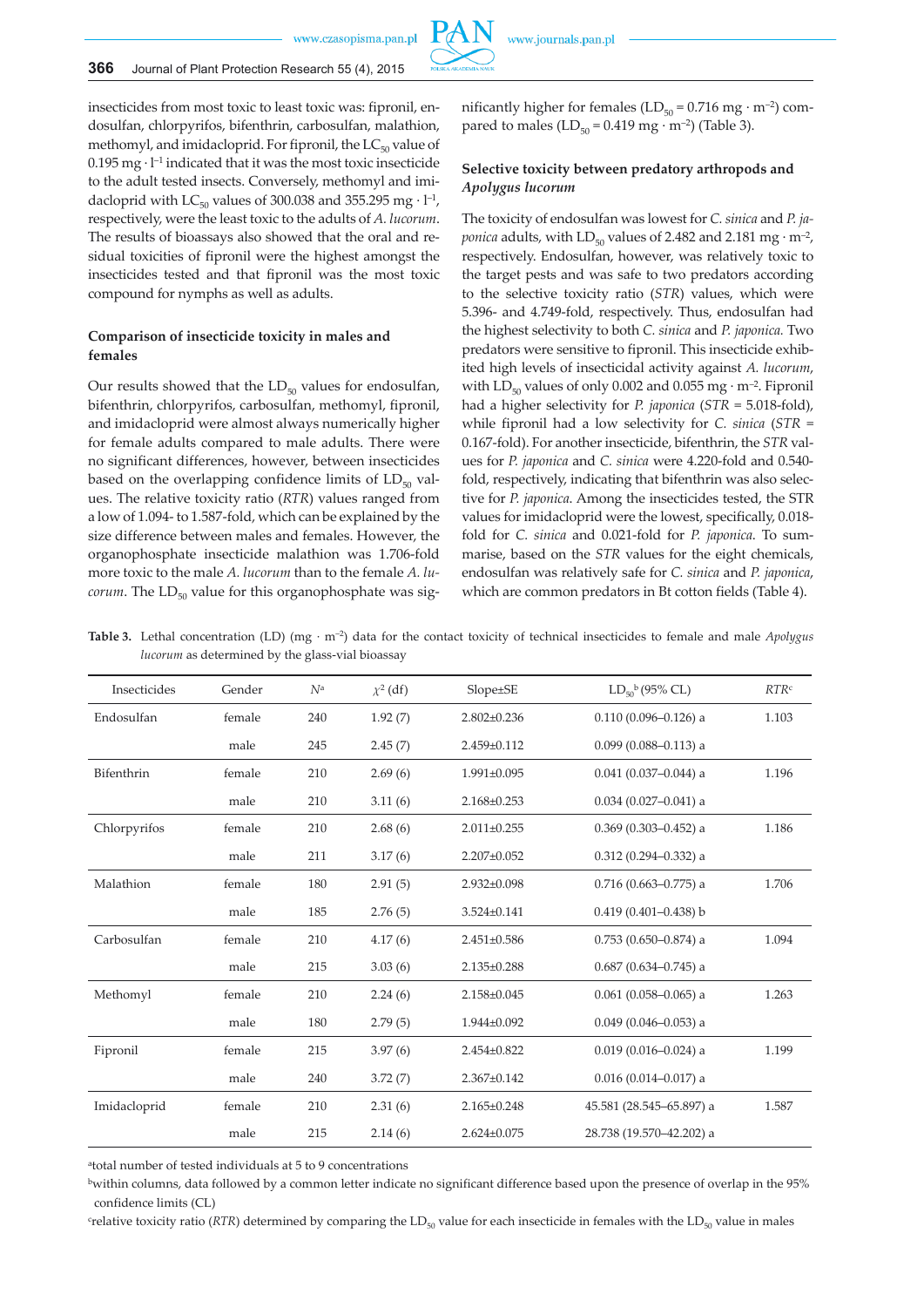www.journals.pan.pl

**Table 4.** Lethal concentration (LD) (mg · m–2) data for the contact toxicity of technical insecticides to *Chrysopa sinica*/*Propylaea japonica* as determined by the glass-vial bioassay

| Predators   | Insecticides | $N^{\rm a}$ | $\chi^2$ (df) | Slope±SE          | $LD_{50}$ <sup>b</sup> (95% CL)       | $LD_{50}$ of A. lucorum | STR <sup>c</sup> |
|-------------|--------------|-------------|---------------|-------------------|---------------------------------------|-------------------------|------------------|
| C. sinica   | endosulfan   | 180         | 1.87(5)       | 2.762±0.294       | 2.482 (1.903-3.395) f*                | $0.462(0.287 - 1.174)$  | 5.396            |
|             | bifenthrin   | 180         | 1.62(5)       | 2.774±0.631       | $0.071$ (0.049-0.099) b*              | $0.132(0.102 - 0.174)$  | 0.540            |
|             | chlorpyrifos | 180         | 1.95(5)       | 2.858±0.514       | $0.055(0.042 - 0.075)$ b <sup>*</sup> | $0.817(0.586 - 1.249)$  | 0.068            |
|             | malathion    | 182         | 1.69(5)       | 2.746±0.496       | $0.107$ (0.087-0.135) $c^*$           | $0.652(0.431 - 1.246)$  | 0.165            |
|             | carbosulfan  | 178         | 2.73(5)       | $3.614 \pm 0.667$ | $0.667$ (0.443-1.219) e               | $1.365(1.132 - 1.591)$  | 0.489            |
|             | methomyl     | 180         | 1.87(5)       | 2.937±0.523       | $0.065(0.054 - 0.079)$ b              | $0.196(0.071 - 0.313)$  | 0.343            |
|             | fipronil     | 180         | 1.71(5)       | 2.895±0.623       | 0.002 (0.002-0.005) $a^*$             | $0.013(0.009 - 0.021)$  | 0.167            |
|             | imidacloprid | 180         | 1.57(5)       | 2.982±0.553       | 0.243 (0.182-0.368) $d^*$             | 13.211(12.981-13.455)   | 0.018            |
| P. japonica | endosulfan   | 184         | 2.83(5)       | $2.257 \pm 0.626$ | 2.181 (0.662-7.225) e                 | $0.462(0.287 - 1.174)$  | 4.749            |
|             | bifenthrin   | 180         | 2.64(5)       | 2.449±0.375       | $0.553(0.406 - 0.842)$ d*             | $0.132(0.102 - 0.174)$  | 4.220            |
|             | chlorpyrifos | 182         | 2.35(5)       | $2.551 \pm 0.387$ | $0.467$ (0.352-0.665) d               | $0.817(0.586 - 1.249)$  | 0.570            |
|             | malathion    | 180         | 1.83(5)       | 2.677±0.429       | $0.585(0.429 - 0.912)$ d              | $0.652(0.431-1.246)$    | 0.898            |
|             | carbosulfan  | 180         | 1.72(5)       | 2.618±0.562       | 0.228 (0.174-0.311) bc*               | $1.365(1.132 - 1.591)$  | 0.162            |
|             | methomyl     | 180         | 3.46(5)       | 1.771±0.366       | $0.169(0.128 - 0.215)$ b              | $0.196(0.071 - 0.313)$  | 0.819            |
|             | fipronil     | 180         | 2.41(5)       | 2.585±0.550       | $0.055(0.035 - 0.077)$ a*             | $0.013(0.009 - 0.021)$  | 5.018            |
|             | imidacloprid | 178         | 2.98(5)       | $2.021 \pm 0.345$ | 0.273 (0.217-0.382) $c^*$             | 13.211(12.981-13.455)   | 0.021            |

atotal number of tested individuals at 5 to 9 concentrations

bwithin columns, data followed by a common letter indicate no significant difference based upon the presence of overlap in the 95% confidence limits (CL)

<sup>c</sup>selective toxicity ratio (*STR*) estimated by comparing the LD<sub>50</sub> value for each insecticide in the predator (*C. sinica* or *P. japonica*) with the LD<sub>50</sub> value in *A. lucorum* 

\*significant difference ( $p < 0.05$ ) between the  $LD_{50}$  value in the predator and the  $LD_{50}$  value in *A. lucorum* for the same insecticide

## **Discussion**

Chemical control relying on insecticides with various modes of action is thought to be a potentially effective measure against *A. lucorum* (Liu *et al*. 2008; Tan *et al*. 2012). The key data of our study showed that there were significant differences between the  $LD_{50}$  or  $LC_{50}$  values for the insecticides tested against *A. lucorum* within each insecticidal class (Tables 1, 2). Many reports have confirmed that fipronil exhibits high toxicity against highly damaging agricultural pests, including cotton plant bugs (Zhang *et al*. 2009; Zhao and Salgado 2010; Ma *et al*. 2012). This conclusion, in relation to *A. lucorum*, is exemplified by the results demonstrating that fipronil had the highest acute oral and contact toxicity to 4th-instar nymphs and adults. It is noteworthy that since the mid-1990s, fipronil has been recommended for the management of another harmful mirid species of cotton in the U.S., *Lygus lineolaris* (Palisot de Beauvois), and has significantly enhanced the effectiveness of the management of this harmful mirid species (Snodgrass *et al*. 2008). Neonicotinoids have become an important chemical group for the control of plant-sucking insects (e.g. aphids, thrips, and whiteflies), and act as competitive inhibitors of nicotinic acetylcholine receptors in the central nervous system (Wang *et al*. 2007; Shi *et al*. 2011). Chinese farmers have almost exclusively relied on applying imidacloprid or acetamiprid rotated with other conventional insecticides to control *A. lucorum* in cotton fields, orchards, and tea-planted fields in North China. However, there is no clear reason for doing so, because our results show that imidacloprid is the least toxic agent to *A. lucorum* out of all of the insecticides tested in this study. We speculate that the most likely reason for the low toxicity of imidacloprid is that its toxicity is temperature dependent (Ma *et al*. 2012). At a low tested temperature (the tested temperature in this study was 25°C), the toxicity of imidacloprid to *A. lucorum* was surprisingly much lower than it was at a high temperature (e.g. 35°C), almost resulting in a loss of efficacy. Hence, during the application of imidacloprid for controlling *A. lucorum*, the influence of temperature on the toxicity of this chemical should be taken into consideration.

The conventional insecticides, namely, organochlorines, pyrethroids, organophosphates, and carbamates, which are most commonly used for the low-cost control of cotton pests, had a certain degree of toxicity to *A. lucorum*. These conventional insecticides, including endo-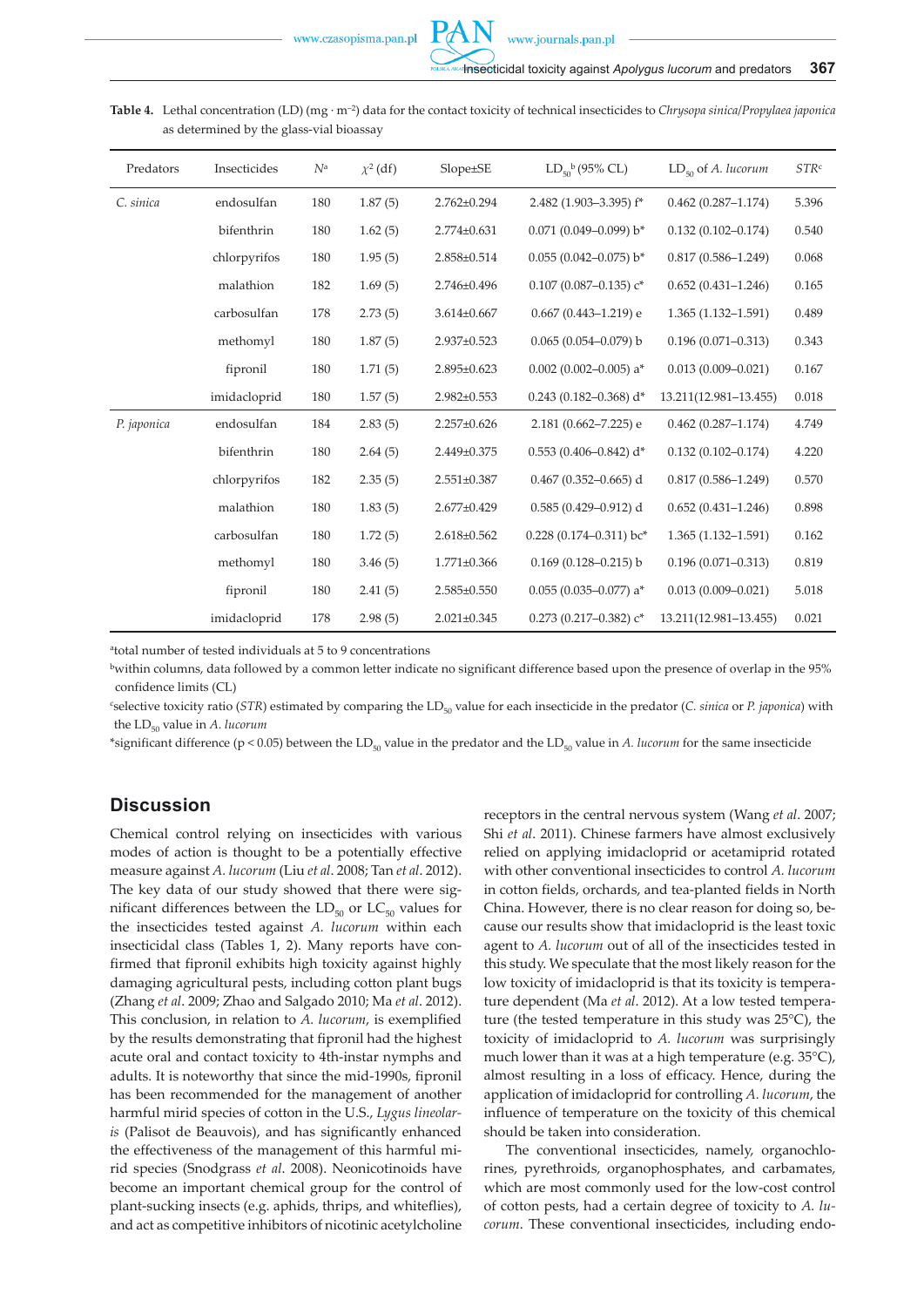

sulfan, bifenthrin, and chlorpyrifos etc. had been recommended previously and have effectively controlled the other mirid species *Latrodectus hesperus* Knight and *L. lineolaris* for years (Snodgrass and Scott 2000; Udayagiri *et al*. 2000). There are few data available on the differences in the susceptibility of *A. lucorum* to conventional insecticides, which have also been observed in earlier reports by Zhang *et al*. (2009) and Guo *et al*. (2010). Unfortunately, conventional insecticides are likely to be more damaging to natural enemies, particularly in fields where survival from the sprays is low (Easterbrook 1997). Additionally, extensive and intensive use of insecticides will likely have adverse effects on human health and the environment and may result in the development of insecticide resistance in abundant target pest populations (Węgorek *et al*. 2011). Therefore, in these cases, the use of insecticides should be restricted as much as possible by developing new formulation technologies, new pesticide types, and new application methods for pesticides, together with improved pest monitoring, established treatment thresholds, and improved non-chemical control measures.

Our results (Tables 1, 2) suggest that various stages of *A. lucorum* were relatively susceptible to fipronil, bifenthrin, and endosulfan. This information will be useful for *A. lucorum* control. It seems plausible that the greater toxicity of these insecticides was due to their different sites of action in the nervous system of the targeted insect pest. Fipronil and endosulfan are well-known GABA-gated chloride channel-blocking insecticides, while the target site of bifenthrin is the voltage-sensitive sodium channel (Barčić *et al*. 2006; Zhao and Salgado 2010; Shi *et al*. 2012). In addition, aside from its direct (lethal) effect on *A. lucorum*, studies have demonstrated that exposure to lethal concentrations of pesticides have long-term, adverse effects not only on the individual behavior (e.g. survival, fecundity, and egg hatching) of *A. lucorum* but also on its population dynamics (Liu *et al*. 2008; Tan *et al*. 2012). All of the above information helps assess the value of these insecticides as a control tool for *A. lucorum*. The information also provides a basis for exercising rational chemical control in Bt cotton fields in China.

In comparison with female *A. lucorum*, males were sensitive to all of the insecticides tested, and there were differences in their sensitivity to different insecticides (Table 3). Previous studies with different insecticides also showed differential susceptibility between the sexes of tested insects (López *et al*. 2008; Arthur 2012). It was suggested by Zhang (1988) that females were less sensitive to organophosphates and carbamates than males owing to the lower quantity of acetylcholinesterase in females. We did not find any evidence to suggest that the mechanisms of toxicity of these selected insecticides involved the inhibition of acetylcholinesterase. Acetylcholinesterase is an enzyme that plays a major role in nerve conduction in insects. Thus, the differential sensitivity between the sexes may stem from differences in the physiological state of insects, as measured by body weight (Tan *et al*. 2012). In all the cases, the female *A. lucorum* weighed significantly more compared to the males (Men *et al*. 2008). A similar result was demonstrated by López *et al*. (2008). They indicated that the higher female  $LC_{50}$  values for insecticides in the cotton fleahopper (*Pseudatomoscelis seriatus*) were likely a result of the higher body weights of females. Thus, possible physiological mechanisms responsible for the phenomenon remain unknown and require further work. Based on our findings, however, it is noteworthy that the tolerance of females to insecticides may also help magnify the risk of insecticide resistance evolving in *A. lucorum* as a result of the females' survival, following the spraying of insecticide in fields.

Our studies focused on the lethality of insecticides to *C. sinica* and *P. japonica* adults. We have provided important information for fully understanding the relative safety of the tested chemicals to two non-target arthropods in cotton. There were no previous data on this subject available in the literature. In reality, an insecticide's utility increases if it controls *A. lucorum* while having a minimal impact on beneficial organisms. In our experiment with two predators, the *STR* values were highest for endosulfan, indicating that endosulfan was safe to *C. sinica* and *P. japonica*. Zhu *et al*. (1998) have previously concluded that endosulfan is also a desirable insecticide for controlling resistant cotton aphids, based on the *STR* values for endosulfan in *P. japonica*. Interestingly, fipronil showed the highest toxicity to the two predators, but it was selective for *P. japonica* only. Moreover, a similar phenomenon was also observed in the bifenthrin treatment. Our results confirm the findings of earlier studies which indicated that fipronil had a mild effect on generalist predators (e.g. ladybird beetles, chrysopids, and spiders) when fibronil was used under field conditions (Kumar *et al*. 2012; Seagraves and Lundgren 2012). Conversely, imidacloprid had the lowest *STR* values and was found to be the least selective of the tested compounds with regard to the two generalist predators. The conclusion that the predators are highly susceptible to neonicotinoids, particularly imidacloprid, is also based on observations from other studies (Al-Kherb 2011; Kumar *et al*. 2012; Seagraves and Lundgren 2012). The above information is disappointing for cotton growers given that neonicotinoids are efficacious against some key piercing-sucking pests of Bt cotton (Tan *et al.* 2012). An appreciation of the lethal effects of insecticides on two important beneficial arthropods could help in the design of IPM programs with an emphasis on biological control for *A. lucorum* (Desneux *et al*. 2007). Meanwhile, to assess the total effect of toxicants on the natural enemies of *A. lucorum*, a long-term study is needed to evaluate the potential sublethal effects.

Laboratory bioassays are a convenient and useful way for screening a range of insecticides to determine which insecticides should be applied for the chemical control of *A. lucorum*. The accuracy and usefulness of the bioassays will depend on the correlation of bioassay results with methods that more closely approximate the effects of insecticides used under field conditions (Fitzgerald 2004; Zhang *et al*. 2009). To sum up, the development of insecticide toxicity curves in our study provides a useful basis for selecting appropriate insecticides to implement scientific chemical control of *A. lucorum* and minimise the adverse impacts on beneficial arthropods, human health, and the natural environment. Of the insecticides tested in the present study, endosulfan (in reasonable doses), with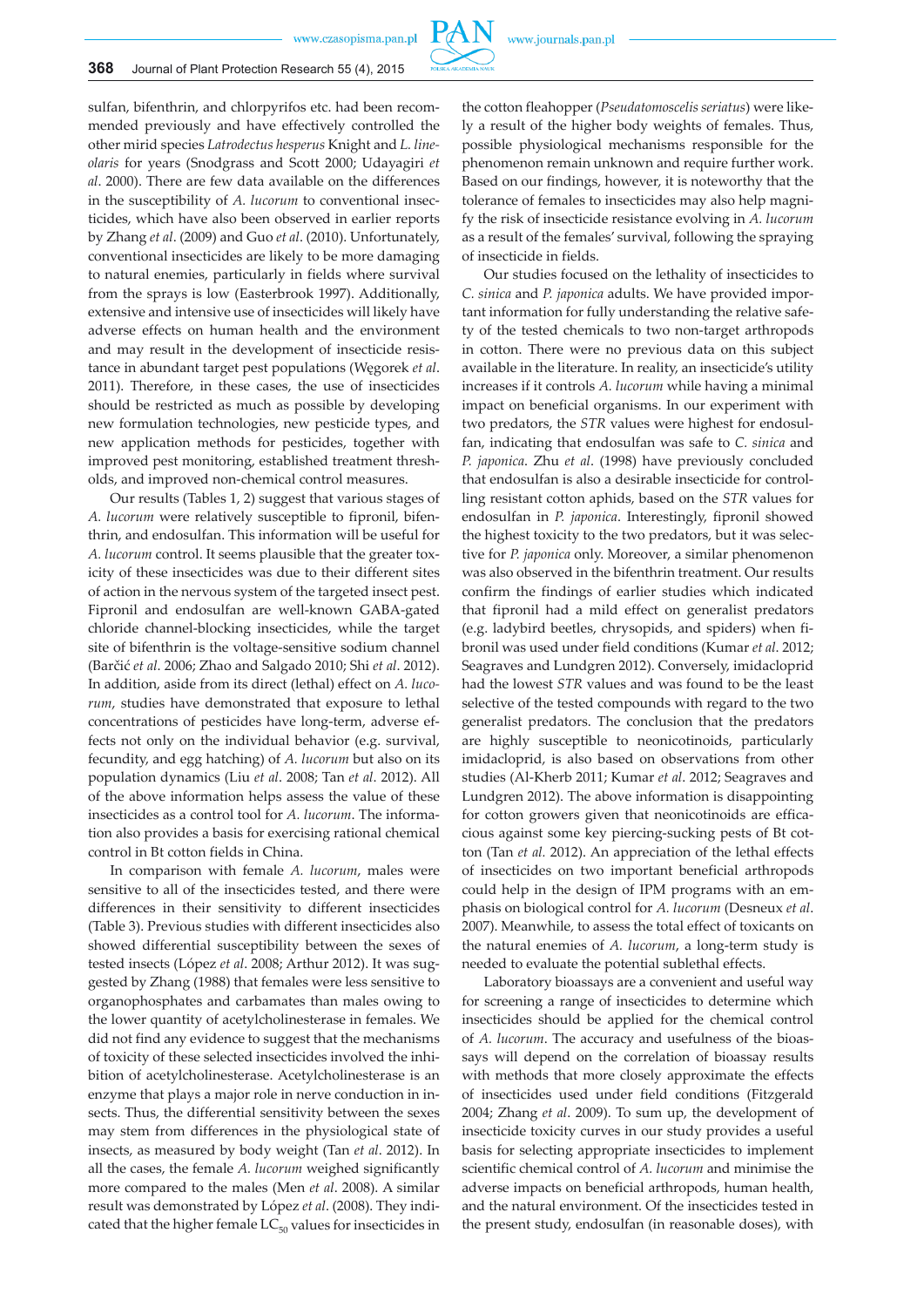**PAN** 

its reduced impact on beneficial arthropods, showed the greatest promise for the control of *A. lucorum*, followed by fipronil and bifenthrin. Although our bioassays were conducted under relatively controlled conditions, we believe that our results provided valuable insights regarding likely trends. Further work addressing more precise impacts of insecticides on *A. lucorum* and non-targeted predators, as well as examining rational pest-control strategies, such as insecticide rotations and mixtures, would strengthen our understanding of the IPM of this pest.

#### **Acknowledgements**

We thank two anonymous reviewers for their helpful comments and suggestions on the manuscript. This research was supported by the National Key Technology R&D Program of China (2012BAD19B05-007), National Natural Science Foundation of China (31572040, 31501651), Natural Science Foundation of Shandong Province (ZR2015CQ017), and the Modern Tea Industry Technology System of Shandong Province.

## **References**

- Abbott W.S. 1925. A method of computing the effectiveness of an insecticide. Journal of Economic Entomology 18 (2): 265–267.
- Ahmed M.A.I., Eraky E.-S.A., Mohamed M.F., Soliman A.-A.S. 2015. Potential toxicity assessment of novel selected pesticides against sand termite, *Psammotermes hypostoma* Desneux workers (Isoptera: Rhinotermitidae) under field conditions in Egypt. Journal of Plant Protection Research 55 (2): 193–197.
- Al-Kherb W.A. 2011. Field efficacy of some neonicotinoid insecticides on whitefly *Bemisia tabaci* (Homoptera: Aleyrodidae) and its natural enemies in cucumber and tomato plants in Al-qassim Region, KSA. Journal of Entomology 8 (5): 429–439.
- Arthur F.H. 2012. Lethal and sub-lethal effects from short-term exposure of *Rhyzopertha dominica* on wheat treated with Storicide II®. Journal of Pest Science 85 (2): 261–265.
- Barčić J.I., Bažok R., Bezjak S., Čuljak T.G., Barčić J. 2006. Combinations of several insecticides used for integrated control of Colorado potato beetle (*Leptinotarsa decemlineata*, Say., Coleoptera: Chrysomelidae). Journal of Pest Science 79 (4): 223–232.
- Deng S.D., Xu J., Zhang Q.W., Zhou S.W., Xu G.J. 2003. Effect of transgenic Bt cotton on population dynamics of the nontarget pests and natural enemies of pests. Acta Entomologica Sinica 46 (1): 1–5.
- Desneux N., Decourtye A., Delpuech J.-M. 2007. The sublethal effects of pesticides on beneficial arthropods. Annual Review of Entomology 52 (1): 81–106.
- Easterbrook M.A. 1997. A field assessment of the effects of insecticides on the beneficial fauna of strawberry. Crop Protection 16 (2): 147–152.
- Feng H., Jin Y., Li G., Feng H. 2012. Establishment of an artificial diet for successive rearing of *Apolygus lucorum* (Hemiptera: Miridae). Journal of Economic Entomology 105 (6): 1921–1928.
- Fitzgerald J. 2004. Laboratory bioassays and field evaluation of insecticides for the control of *Anthonomus rubi*, *Lygus rugu-*

*lipennis* and *Chaetosiphon fragaefolii*, and effects on beneficial species, in UK strawberry production. Crop Protection 23 (9): 801–809.

- Guo T.E., Zhang Z.Q., Zhou C., Liu F., Mu W. 2010. Susceptibilities of *Lygus lucorum* Meyer-Dür (Hemiptera: Miridae) from five cotton-growing regions in Shandong, China to selected insecticides. Acta Entomologica Sinica 53 (9): 993– 1000.
- Hardee D.D., Bryan W.W. 1997. Influence of *Bacillus thuringiensis*-transgenic and nectariless cotton on insect populations with emphasis on the tarnished plant bug (Heteroptera: Miridae). Journal of Economic Entomology 90 (2): 663–668.
- Kumar R., Kranthi S., Nitharwal M., Jat S.L., Monga D. 2012. Influence of pesticides and application methods on pest and predatory arthropods associated with cotton. Phytoparasitica 40 (5): 417–424.
- Liu Y.Q., Lu Y., Wu K.M., Wyckhuys K.A.G., Xue F.S. 2008. Lethal and sublethal effects of endosulfan on *Apolygus lucorum* (Hemiptera: Miridae). Journal of Economic Entomology 101 (6): 1805–1810.
- Liu Y.Q., Wu K.M., Xue F.S. 2007. [Progress on the studies of Miridae resistance management]. Entomological Journal of East China 16 (2): 141–148. (in Chinese, with English summary)
- López J.D., Hoffmann W.C., Latheef M.A., Fritz B.K., Martin D.E., Lan Y. 2008. Adult vial bioassays of insecticidal toxicity against cotton fleahopper, *Pseudatomoscelis seriatus* (Hemiptera: Miridae). Journal of Pesticide Science 33 (3): 261–265.
- Lu Y.H., Liang G.M., Wu K.M. 2007. [Advances in integrated management of cotton mirids]. Plant Protection 33 (6): 10– 15. (in Chinese, with English summary)
- Lu Y.H., Qiu F., Feng H.Q., Li H.B., Yang Z.C., Wyckhuys K.A.G., Wu K.M. 2008a. Species composition and seasonal abundance of pestiferous plant bugs (Hemiptera: Miridae) on Bt cotton in China. Crop Protection 27 (3–5): 465–472.
- Lu Y.H., Wu K.M. 2011. Mirid bugs in China: pest status and management strategies. Outlooks on Pest Management 22 (6): 248–252.
- Lu Y.H., Wu K.M., Cai X.M., Liu Y.Q. 2008b. [A rearing method for mirids using the green bean, *Phaseolus vulgaris* in the laboratory]. Acta Phytophylacia Sinica 35 (3): 215–219. (in Chinese, with English summary)
- Lu Y.H., Wu K.M., Jiang Y.Y., Guo Y.Y., Desneux N. 2012a. Widespread adoption of Bt cotton and insecticide decrease promotes biocontrol services. Nature 487 (7407): 362–365.
- Lu Y.H., Jiao Z., Wu K.M. 2012b. Early season host plants of *Apolygus lucorum* (Heteroptera: Miridae) in northern China. Journal of Economic Entomology 105 (5): 1603–1611.
- Lu Y.H., Wu K.M., Jiang Y.Y., Xia B., Li P., Feng H.Q., Wyckhuys K.A.G., Guo Y.Y. 2010. Mirid bug outbreaks in multiple crops correlated with wide-scale adoption of Bt cotton in China. Science 328 (5982): 1151–1154.
- Lu Z.Z., Zalucki M.P., Perkins L.E., Wang D.Y., Wu L.L. 2013. Towards a resistance management strategy for *Helicoverpa armigera* in Bt-cotton in northwestern China: an assessment of potential refuge crops. Journal of Pest Science 86 (4): 695–703.
- Ma Y.H., Gao Z.L., Dang Z.H., Li Y.F., Pan W.L. 2012. Effect of temperature on the toxicity of several insecticides to *Apoly-*